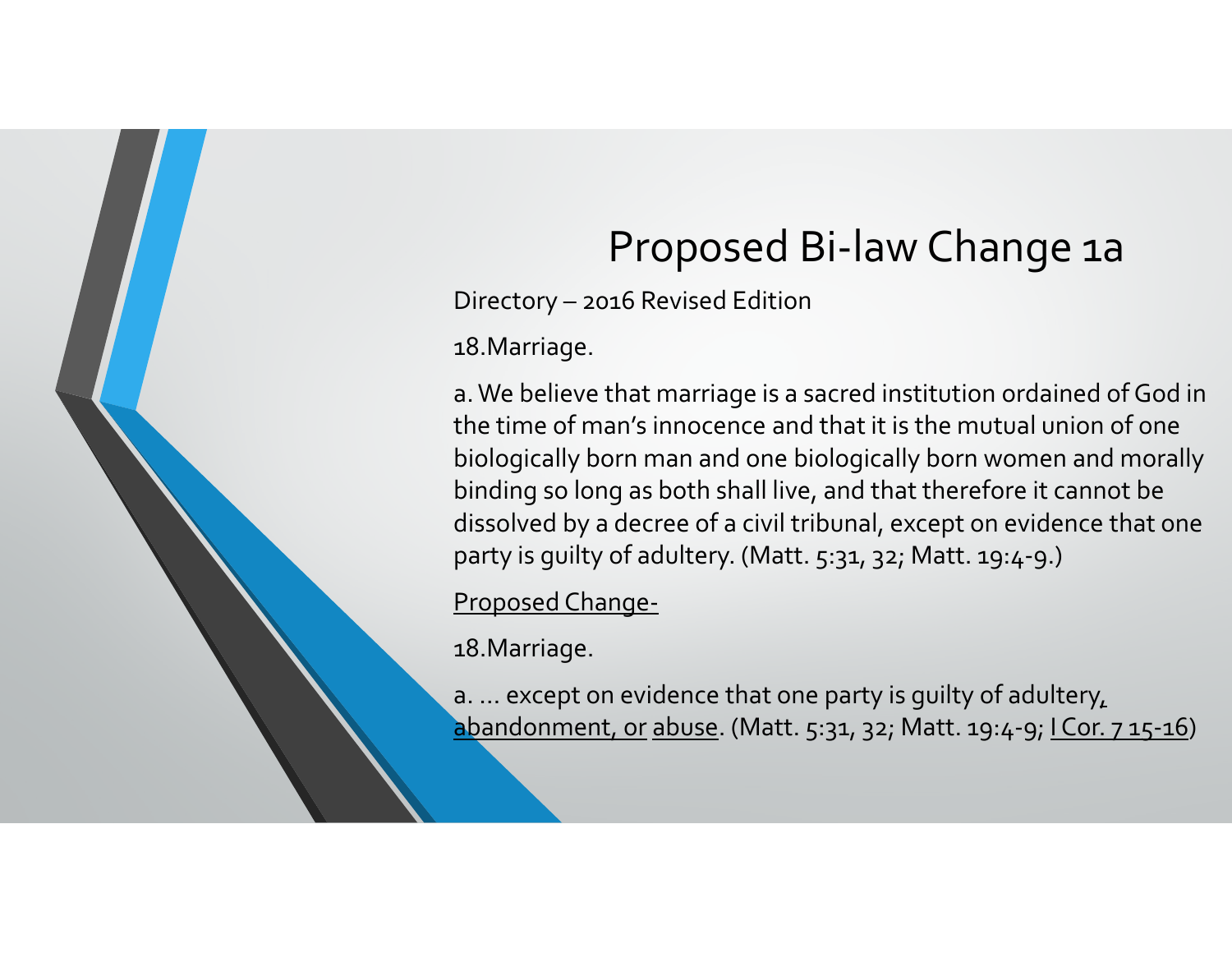# Proposed Bi‐law Change 1b

Directory – 2016 Revised Edition

18.Marriage.

c. We deny the right of marriage to both parties who have been divorced for other causes than adultery.

Proposed Change‐

18.Marriage.

c. We deny the right of marriage to both parties who have been divorced for other causes than adultery<u>, abandonment, or abuse</u>.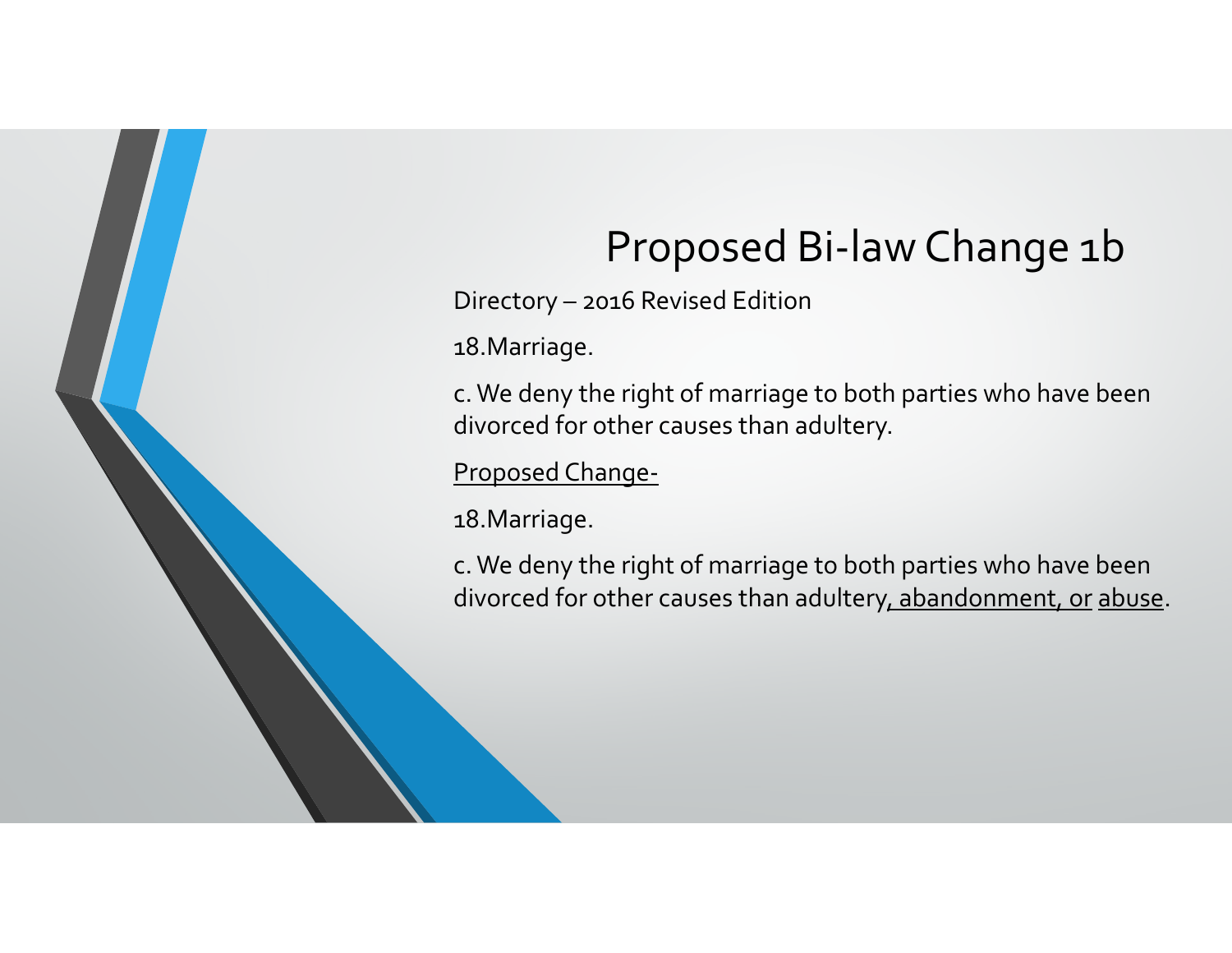### Proposed Bi‐law Change 2a

Directory – 2016 Revised Edition

94. Qualifications Required ofThose Seeking License or Ordination

a.An applicant *for license* must be in good standing as <sup>a</sup> member of <sup>a</sup> local church and must come with <sup>a</sup> recommendation from the local church…

#### Proposed Change‐

94. Qualifications Required ofThose Seeking License or Ordination

a. <u>An applicant for license or ordination must meet the qualifications of 1</u> Timothy 3:1-7, Titus 1:5-9. An applicant must be in good standing as a member of <sup>a</sup> local church and must come with <sup>a</sup> recommendation fromthe local church…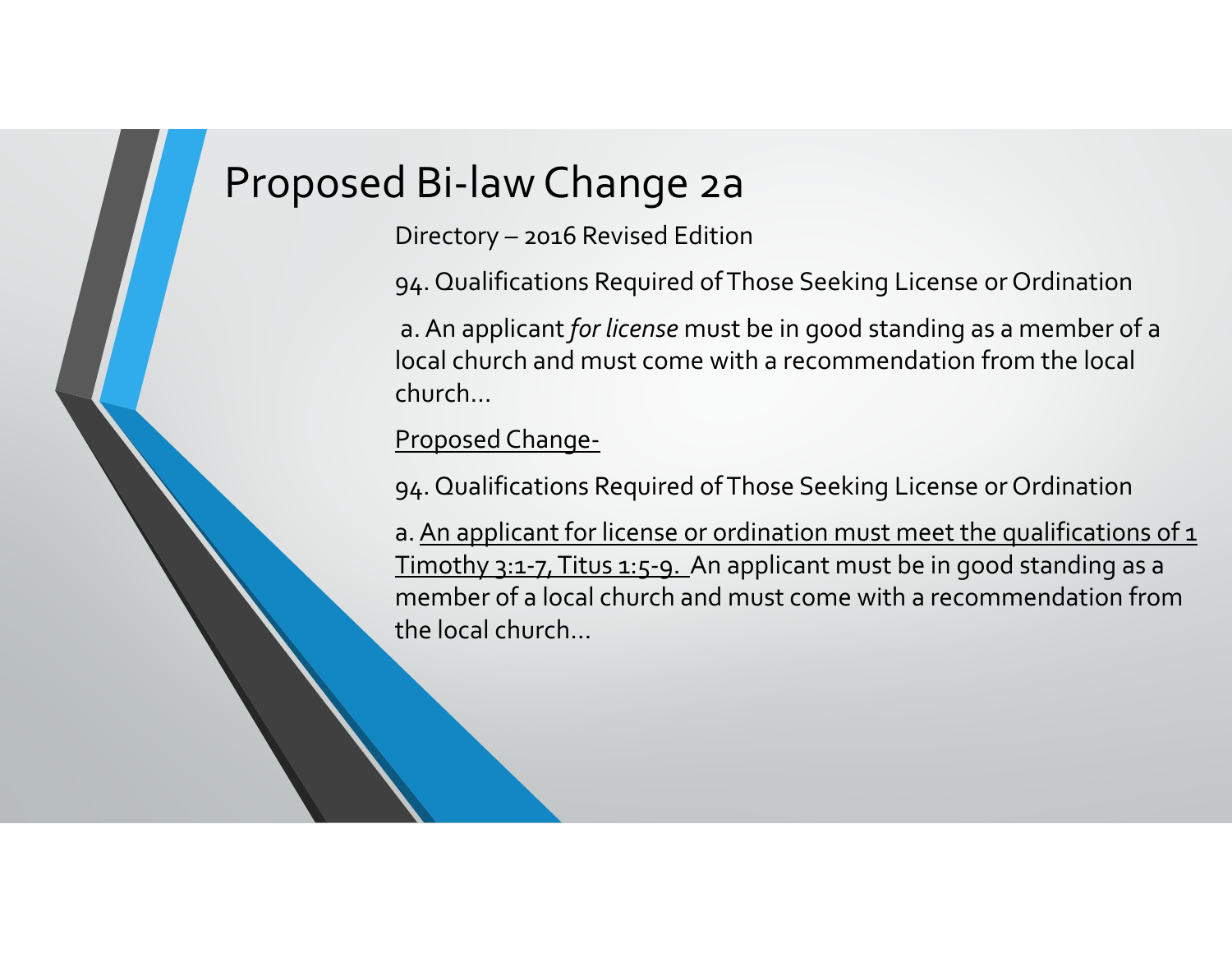## Proposed Bi‐law Change 2b

Directory – 2016 Revised Edition

Section O. Recommending Preachers for License or Ordination

139. One of our qualifications of future ministerial *or missionary* candidates shall be total abstinence from alcoholic beverages and the use of tobacco in any form. If a candidate, after being licensed or ordained, begins the use of either of the above named, his *or her* license or ordination shall be revoked and the respective certificate returned to the issuing Council.

#### Proposed Change‐

Section O. Recommending Preachers for License or Ordination

139. One of our qualifications of future ministerial candidates shall be total abstinence from alcoholic beverages and the use of tobacco in any form. If <sup>a</sup> candidate, after being licensed or ordained, begins the use of either of the above named, his license or ordination shall be revoked and the respective certificate r**et**urned to the issuing Council.